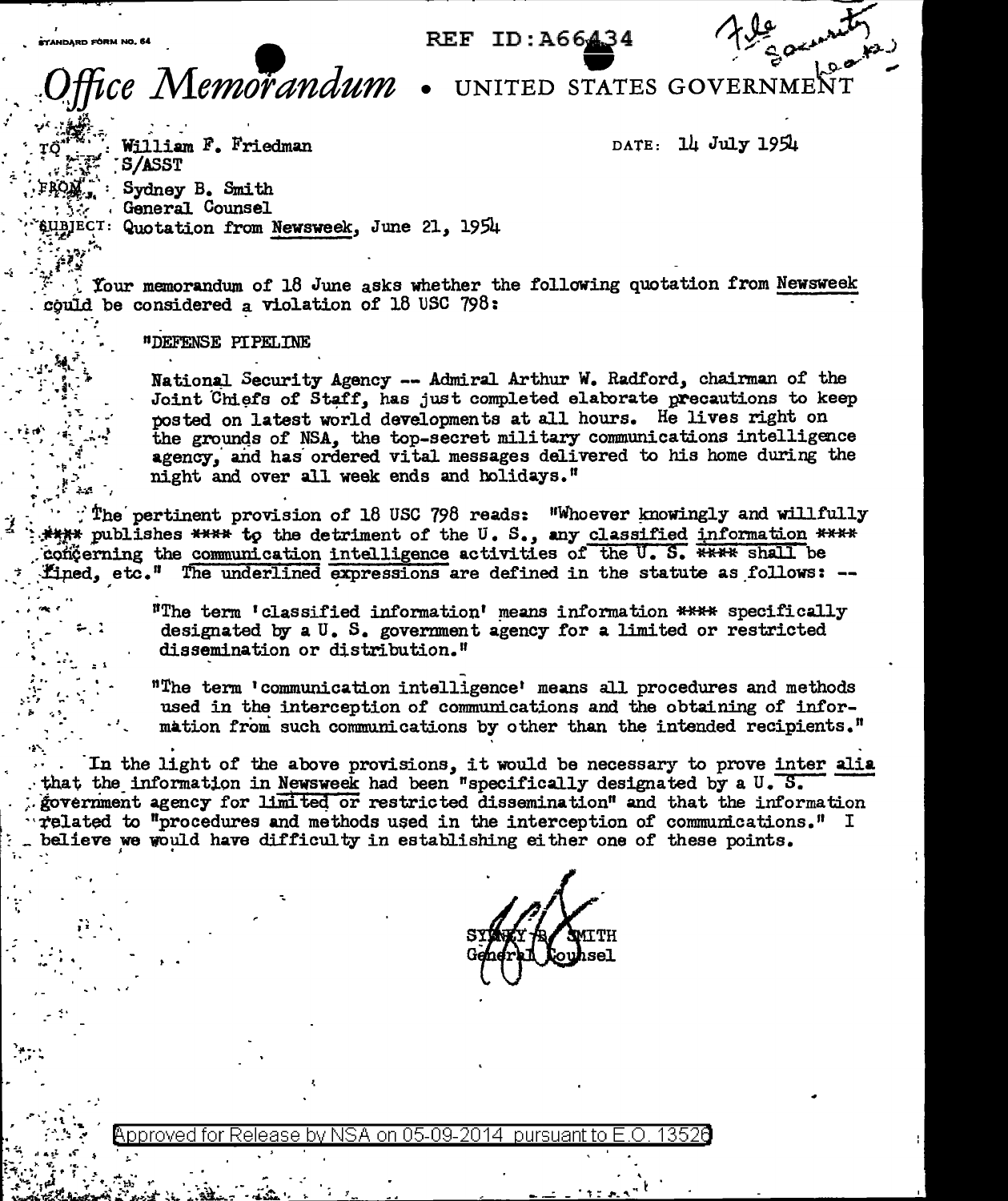$\sim$  -  $\sim$  -  $\sim$ 

NEWSWEEK, June 21, 1954

 $\sim$   $\sim$ 

Extracted from the article "The Periscope" page 17.

## "DEFENSE PIPELINE

National Security Agency -- Admiral Arthur W. Radford, chairman of the Joint Chiefs of Staff, has just completed elaborate precautions to keep posted on latest world developments at all' hours. He lives right on the grounds of NSA, the top-secret military communications intelligence agency, and has ordered vital messages delivered to his home during the night and over all week ends and holidays."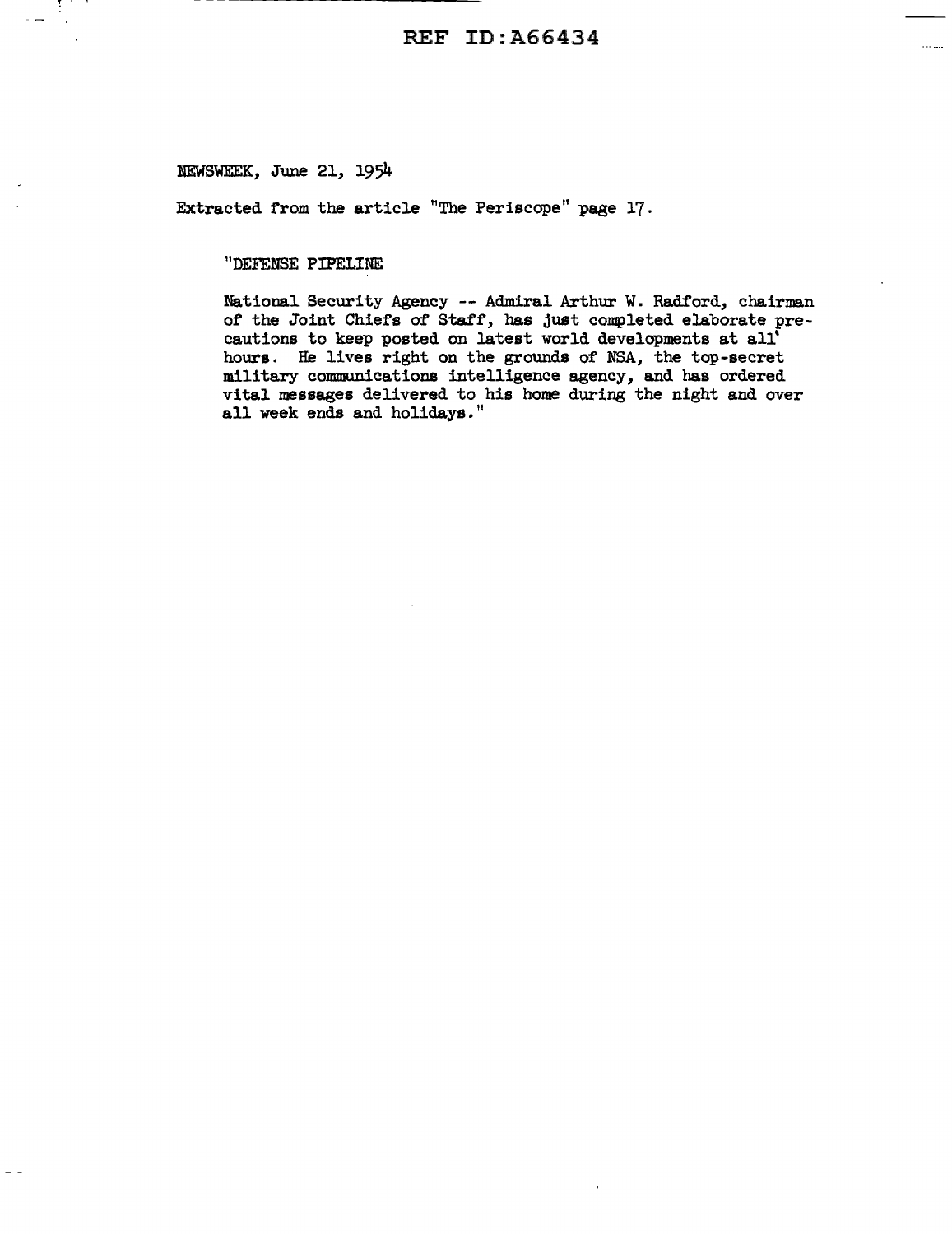| ER USE FOR APPROVALS, DISAPPROVALS,<br><b>MEMO ROUTING SLIP</b><br>CONCURRENCES, OR SIMILAR ACTIONS |               |                 |                                   |
|-----------------------------------------------------------------------------------------------------|---------------|-----------------|-----------------------------------|
| 1 NAME OR TITLE<br><u>Friedman</u>                                                                  |               | <b>INITIALS</b> | <b>CIRCULATE</b>                  |
| ORGANIZATION AND LOCATION                                                                           | <b>DATE</b>   |                 | <b>COORDINATION</b>               |
| $\mathbf{z}$                                                                                        |               |                 | <b>FILE</b>                       |
|                                                                                                     |               |                 | <b>INFORMATION</b>                |
| з                                                                                                   |               |                 | <b>NECESSARY</b><br><b>ACTION</b> |
|                                                                                                     |               |                 | <b>NOTE AND</b><br><b>RETURN</b>  |
| 4                                                                                                   |               |                 | SEE ME                            |
|                                                                                                     |               |                 | <b>SIGNATURE</b>                  |
|                                                                                                     |               |                 |                                   |
|                                                                                                     | $\mathcal{L}$ |                 |                                   |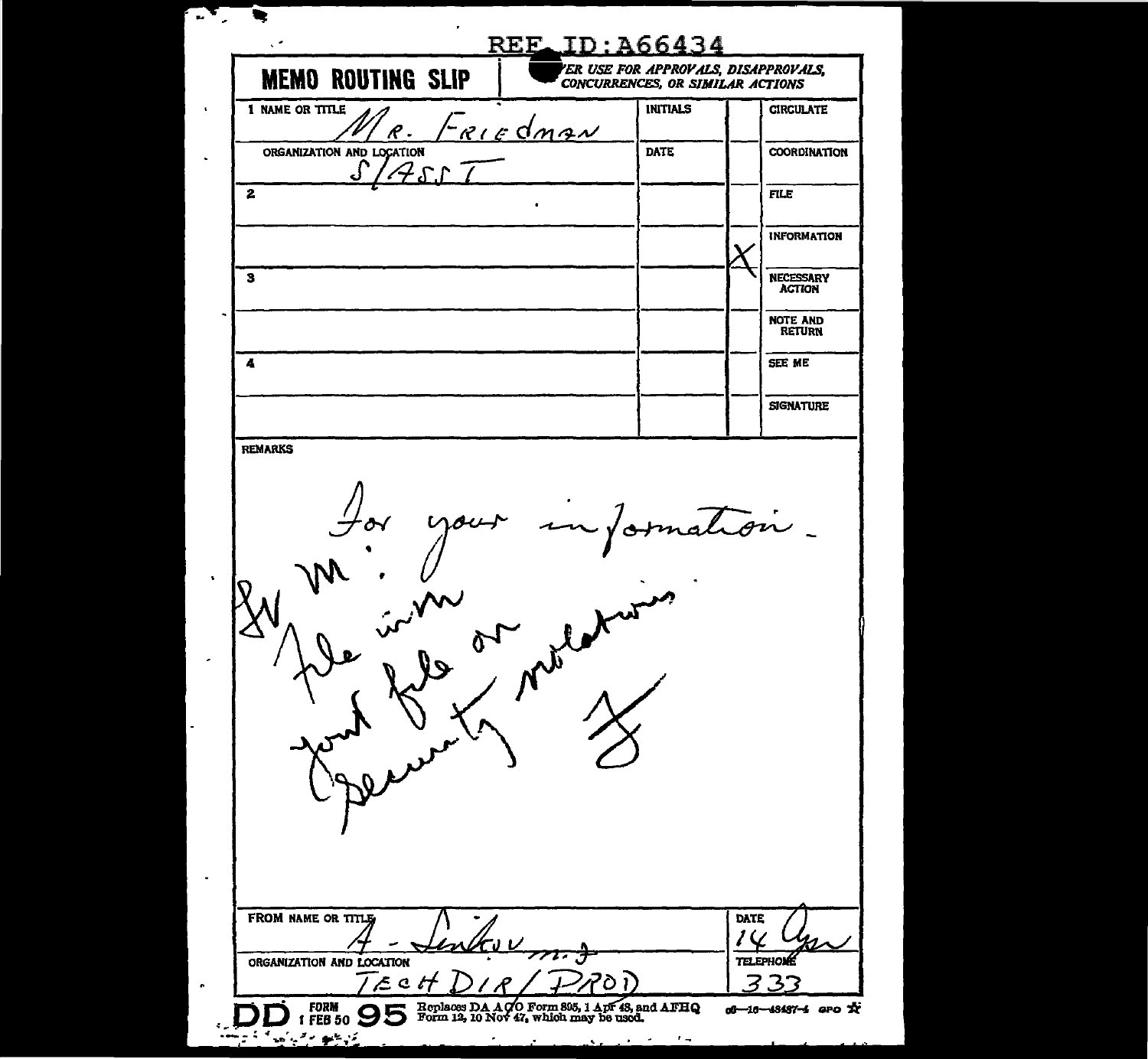The pinetree stations were built jointly by Canada and the United States during the last four years. Personnel of the United States Air Force man those stations which, while they are in Canada, serve primarily to protect potential targets in the United States.

The stations whose locations were disclosed by the Roundel are believed to be manned solely by the RCAF.

The Evening Star (Washington, D. C.), Night Final Edition, 13 April 54. Page A-19, Column 2

> **上村 VbS 12** 周 10 31

> > **BECEMED**

<u>، من ريو روسوام سنة سوالولاين از از از از اوالول از آن آن</u> 

 $-2-$